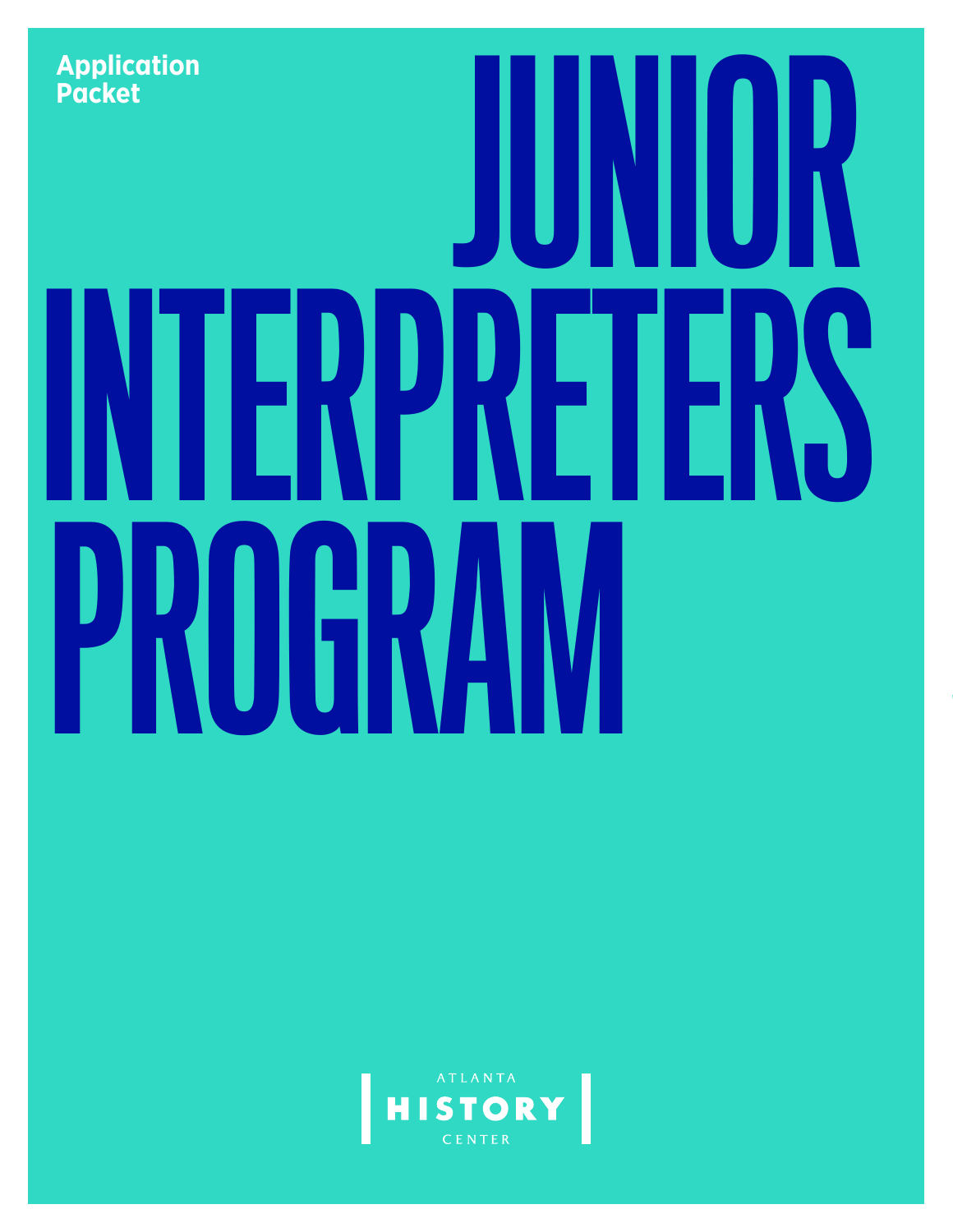130 West Paces Ferry Rd NW Atlanta, GA 30305

**Hours** 

Tuesday–Sunday 9am–4pm

# **Junior Interpreter Program Application (1/2)**

# **Student Information**

| <b>Today's Date</b>                  |     |                       |  |
|--------------------------------------|-----|-----------------------|--|
| <b>Student Name</b>                  |     |                       |  |
| Pronouns                             | Age | Date of Birth         |  |
| Student Address   City   State   Zip |     |                       |  |
| Phone   Email                        |     |                       |  |
| <b>School Currently Attending</b>    |     | Grade Level (current) |  |
| <b>Parent Information</b>            |     |                       |  |
| <b>Parent Name</b>                   |     |                       |  |
| Address   City   State   Zip         |     |                       |  |
| Phone   Email                        |     |                       |  |

# **Academic Reference**

Please include the attached Reference Form with a letter of recommendation.

Reference Name

Address | City | State | Zip

Phone | Email

# **Emergency Contact**

Name Relationship to Student

Address | City | State | Zip

Phone | Email

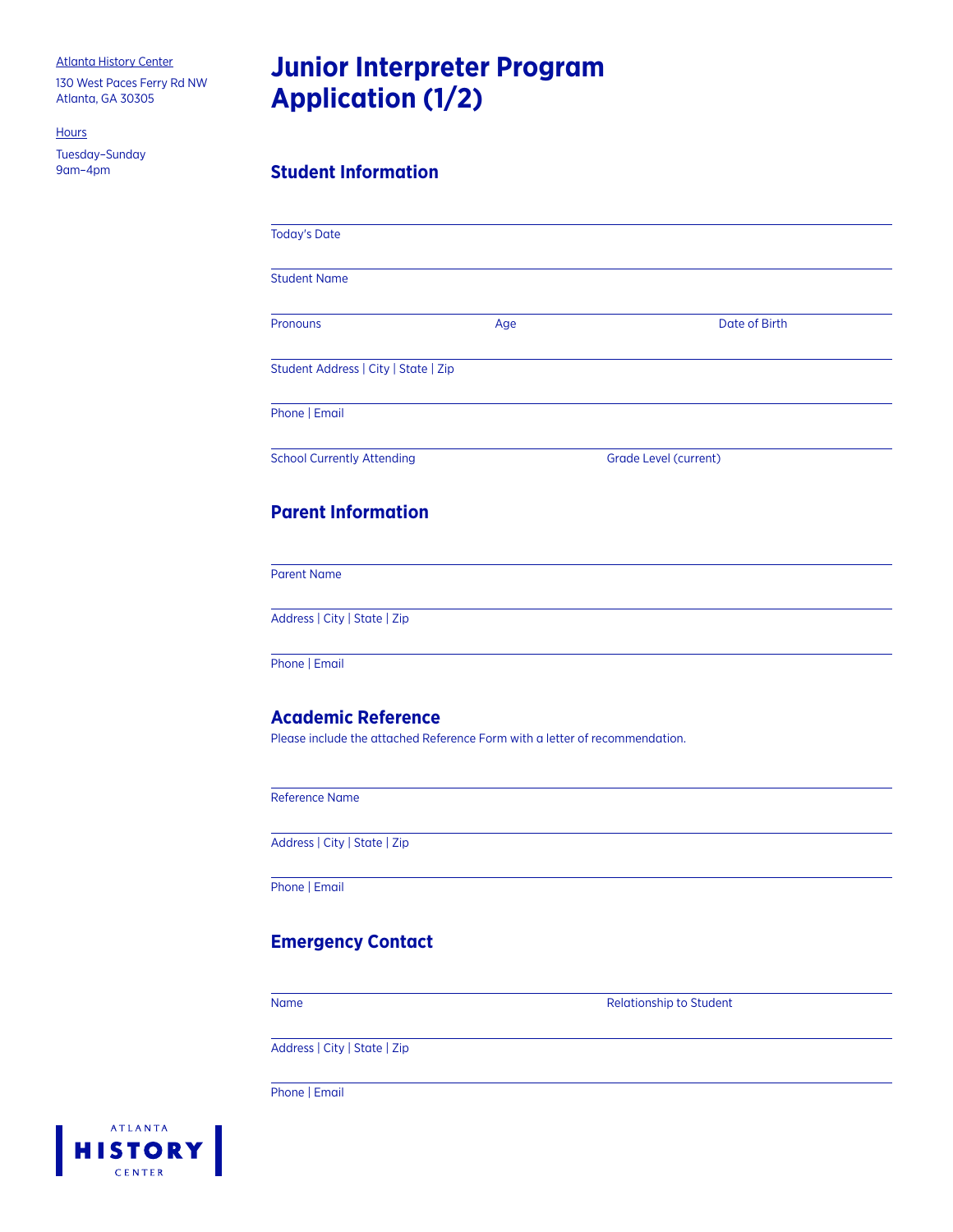130 West Paces Ferry Rd NW Atlanta, GA 30305

**Hours** 

Tuesday–Sunday 9am–4pm

# **Junior Interpreter Program Application (2/2)**

# **Essay Questions**

Please answer each of the following questions, using complete sentences, on a separate sheet.

• Choose three (3) responsibilities from the Junior Interpreter program's description and explain why you are well-suited to each.

Junior Interpreters are unpaid volunteers that assist with the implementation of living history interpretation and related activities during daily operations and programs at the AHC's historic houses. General duties include attending monthly meetings to discuss regional and/or national historical events and trends, accruing a minimum of 50 community service hours through outreach opportunities and AHC events, educating museum patrons with historical skills demonstrations, and helping to decorate the AHC facilities for seasonal public programming (ex. Haunted Halloween).

• Describe a time you performed an act of service, taught someone a new skill, or led by example.

Please list any relevant accessibility needs (ex. allergies, medications, regular food breaks to maintain blood sugar, consistent access to an elevator or ramp, preference for printed instructions, inability to stand for long periods).

# **Deadline: April 15th**

# **Personal Statement**

Please tell us about yourself in an attached personal statement that is 500 words or less. When writing your personal statement, you may find it helpful to consider the following questions:

- What makes you unique?
- What interests you about the field of work/study for which you are applying and how did you learn about it?
- What are your career goals?
- Why should you be chosen above the other candidates?

## **Junior Interpreters expectations**

As a Junior Interpreter, students will assist with the implementation of living history interpretation and related activities during daily operations and programs at the historic house. Junior Interpreters should be comfortable with public speaking, interacting with the public, be outgoing, flexible, and are eager to learn. During May through September, the Junior Interpreters will spend two days a month at the historic houses and present informative content to varied audiences using interpretive techniques that they will be trained. During the months of October through March, Junior Interpreters will spend one day a month at the historic houses and also commit time to a research project. Throughout this time Junior Interpreters will be taught best research practices and given materials and opportunities to research a topic of their choice. There will be one scheduled mandatory off-site research date. Junior Interpreters will present their research in March.

Student Signature Date

Parent/Guardian Signature **Date** Date

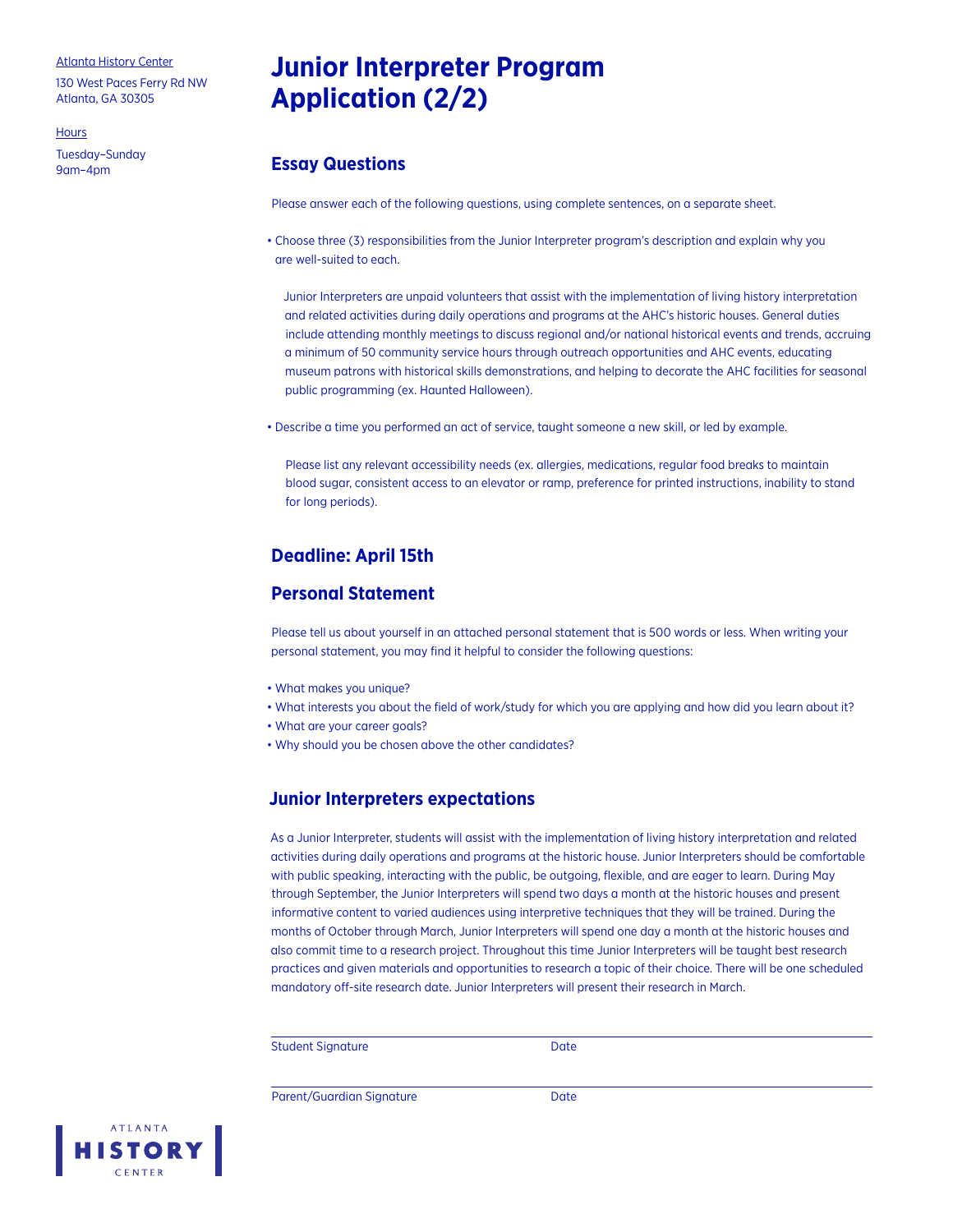130 West Paces Ferry Rd NW Atlanta, GA 30305

**Hours** 

Tuesday–Sunday 9am–4pm

# **Junior Interpreter Program Frequently Asked Questions**

## **What is the Junior Interpreter program?**

This program provides peer interpreters for our younger guests to illustrate life for young people in the past and provide educational experience for our Junior Interpreters via demonstrations, research methods classes, and hands on experience.

## **Who supervises, communicates, schedules, and trains the Junior Interpreters?**

Because we are an indoor/outdoor hands–on environment of a living history site, we provide constant adult supervision by our staff. Junior Interpreters submit their monthly house dates the month prior so that supervisors know when they are on campus. Each volunteer shift is 3 hours (10:30am–1:30pm and/or 1–4pm).

### **What kind of jobs do they do?**

Our Junior Interpreters take part in living history demonstrations; they also provide hands–on activities for young visitors daily and at our special events.

### **What age range do you consider?**

The program is open to participants in 6th–12th grade who are least 12 years of age.

### **How do you select your participants?**

We require a written application, an interview, letter of recommendation, and essay questions.

## **If you wish to retain your Junior Interpreters over time, how do you provide for advancement within the program?**

We look at our Junior Interpreters as potential future adult volunteers and employees; by investing in this program, we hope to retain them. As Junior Interpreters grow older, we provide different levels of skill sets within the program that they can aspire to and help keep them engaged.

#### **How long does the program last?**

The program runs April to April. There is a mandatory April orientation and two training days on interpretation skills over the summer (required to attend at least one). The program days for the Smith Family Farm are Fridays, Sundays, and Mondays. Program days for the Swan House are Fridays, Saturdays, and Sundays. There are required monthly meetings (with flexibility in June/July).

## **How often do they volunteer?**

Junior Interpreters must volunteer for 2 programs or events per year (such as Haunted Halloween, Dias de los Muertos, Candle Light Nights, MLK Day, etc.). Volunteering for a program replaces a house day for that month. From May through September, Junior Interpreters volunteer at the historic houses twice a month practicing interpretations. From October to March, Junior Interpreters volunteer once a month at the Historic Houses and dedicate the remainder of their time to research for their Atlanta History Project. Junior Interpreters are also expected to attend monthly meetings. The month meetings go over research and interpretation methods and are meant to prepare Junior Interpreters for the research presentation in March.

## **Who should I contact if I am interested in this program or want more information?**

Volunteer Services 404.814.4053 volunteerservices@atlantahistorycenter.com